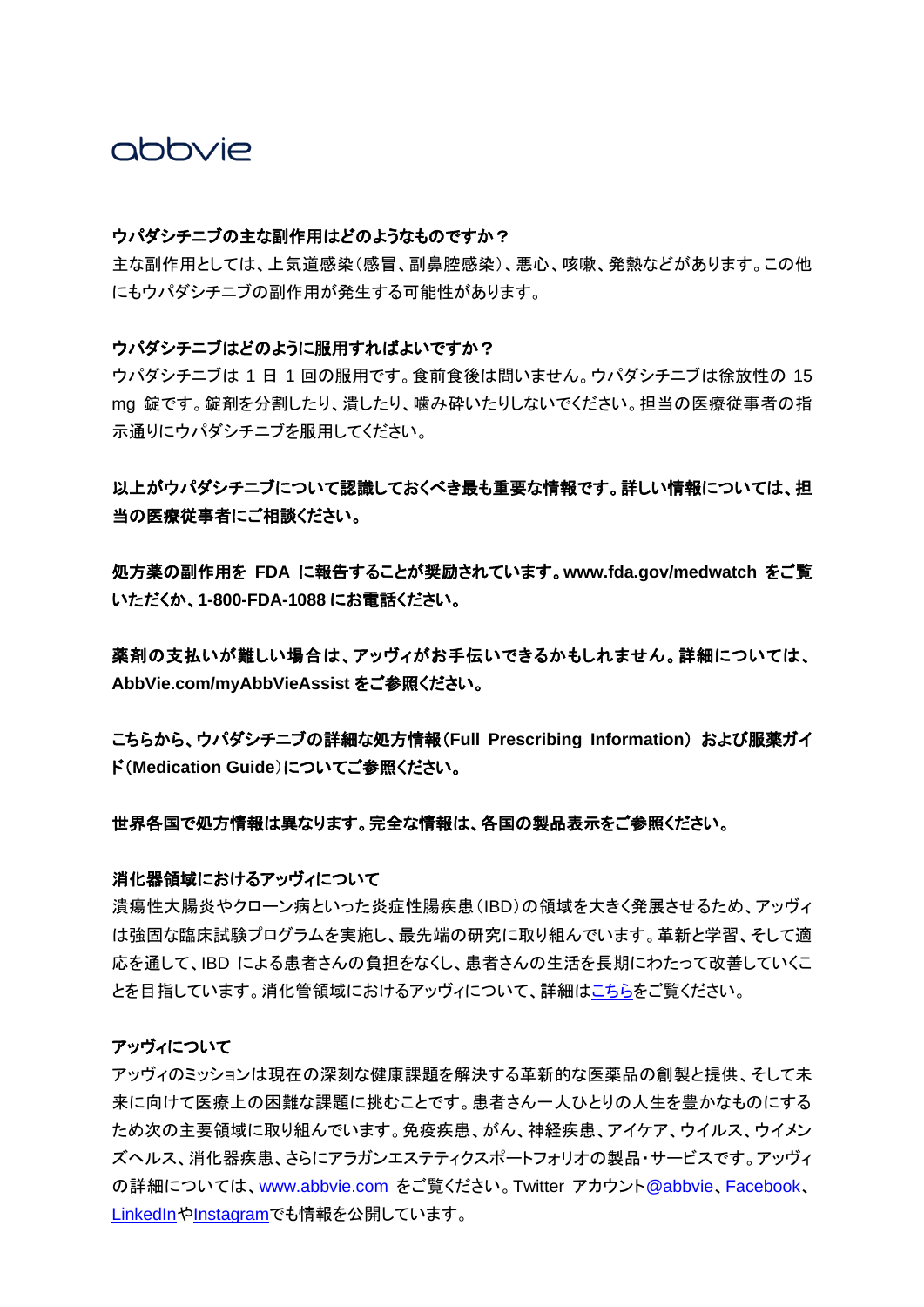# abbyje

#### **Forward-Looking Statements**

Some statements in this news release are, or may be considered, forward-looking statements for purposes of the Private Securities Litigation Reform Act of 1995. The words "believe," "expect," "anticipate," "project" and similar expressions, among others, generally identify forward-looking statements. AbbVie cautions that these forward-looking statements are subject to risks and uncertainties that may cause actual results to differ materially from those indicated in the forward-looking statements. Such risks and uncertainties include, but are not limited to, failure to realize the expected benefits from AbbVie's acquisition of Allergan plc ("Allergan"), failure to promptly and effectively integrate Allergan's businesses, competition from other products, challenges to intellectual property, difficulties inherent in the research and development process, adverse litigation or government action, changes to laws and regulations applicable to our industry and the impact of public health outbreaks, epidemics or pandemics, such as COVID-19. Additional information about the economic, competitive, governmental, technological and other factors that may affect AbbVie's operations is set forth in Item 1A, "Risk Factors," of AbbVie's 2020 Annual Report on Form 10-K, which has been filed with the Securities and Exchange Commission, as updated by its subsequent Quarterly Reports on Form 10-Q. AbbVie undertakes no obligation to release publicly any revisions to forward-looking statements as a result of subsequent events or developments, except as required by law.

<sup>1.</sup> AbbVie. Data on File: ABVRRTI73267.

<sup>2.</sup> Cohen S., et al. Safety profile of upadacitinib in rheumatoid arthritis: integrated analysis from the SELECT phase III clinical programme. Ann Rheum Dis. 2020 Oct 28;80(3):304-11.

<sup>3.</sup> Mease, P.J., et al. Upadacitinib in Patients with Psoriatic Arthritis and Inadequate Response to Biologics: 56- Week Data from the Randomized Controlled Phase 3 SELECT-PsA 2 Study. Rheumatol Ther. 2021 Apr 28. doi: 10.1007/s40744-021-00305-z. Online ahead of print.

<sup>4.</sup> Guttman-Yassky E., et al. Once-daily upadacitinib versus placebo in adolescents and adults with moderateto-severe atopic dermatitis (Measure Up 1 and Measure Up 2): results from two replicate, double-blind, randomized controlled phase 3 studies. Lancet. doi:10.1016/s0140-6736(21)00588-2.

<sup>5.</sup> Van der Heijde, D., et al. Efficacy and safety of upadacitinib in patients with active ankylosing spondylitis (SELECT-AXIS 1): a multicentre, randomised, double-blind, placebo-controlled, phase 2/3 trial. Lancet. 2019 Dec 7;394(10214):2108-2117. doi: 10.1016/S0140-6736(19)32534-6. Epub 2019 Nov 12.

<sup>6.</sup> RINVOQ [Summary of Product Characteristics]. AbbVie Deutschland GmbH & Co. KG; September 2021. Available at[: https://www.ema.europa.eu/en/documents/product-information/rinvoq-epar-product](https://www.ema.europa.eu/en/documents/product-information/rinvoq-epar-product-information_en.pdf)[information\\_en.pdf.](https://www.ema.europa.eu/en/documents/product-information/rinvoq-epar-product-information_en.pdf)

<sup>7.</sup> Pipeline – Our Science | AbbVie. AbbVie. 2021. Available at: https://www.abbvie.com/ourscience/pipeline.html. Accessed on November 9, 2021.

<sup>8.</sup> A Study to Evaluate Efficacy and Safety of Upadacitinib in Adult Participants With Axial Spondyloarthritis (SELECT AXIS 2). ClinicalTrials.gov. 2021. Available at: https://clinicaltrials.gov/ct2/show/NCT04169373. Accessed on November 9, 2021.

<sup>9.</sup> A Study to Evaluate the Safety and Efficacy of ABT-494 for Induction and Maintenance Therapy in Subjects With Moderately to Severely Active Ulcerative Colitis. ClinicalTrials.gov. 2021. Available at: [https://clinicaltrials.](https://clinicaltrials/)gov/ct2/show/NCT02819635. Accessed on November 9, 2021.

<sup>10.</sup> A Study to Compare Safety and Efficacy of Upadacitinib to Dupilumab in Adult Participants With Moderate to Severe Atopic Dermatitis (Heads Up). ClinicalTrials.gov. 2021. Available at: https://clinicaltrials.gov/ct2/show/NCT03738397. Accessed on November 9, 2021.